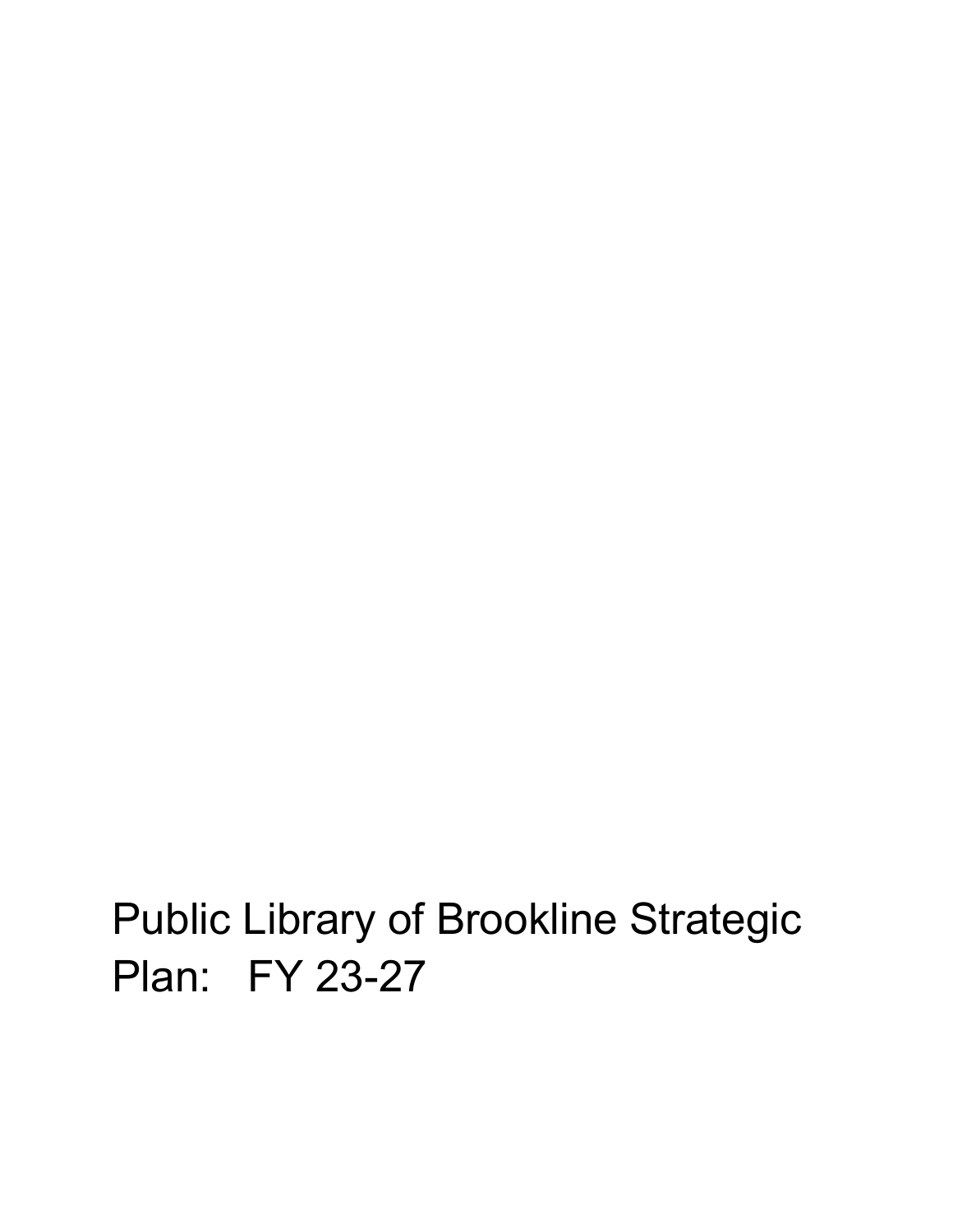Table of Contents:

- 1. Vision & Mission Statements
- 2. Public Library of Brookline Core Values
- 3. Executive Summary
- 4. Key Themes & Strategic Principles
	- 7. Trustee, Steering, and Staff Committees
	- 8. Timeline
	- 10. About the Public Library of Brookline
	- 14. About Brookline
	- 15. Sample Action Plan Sheet
	- 16. Appendices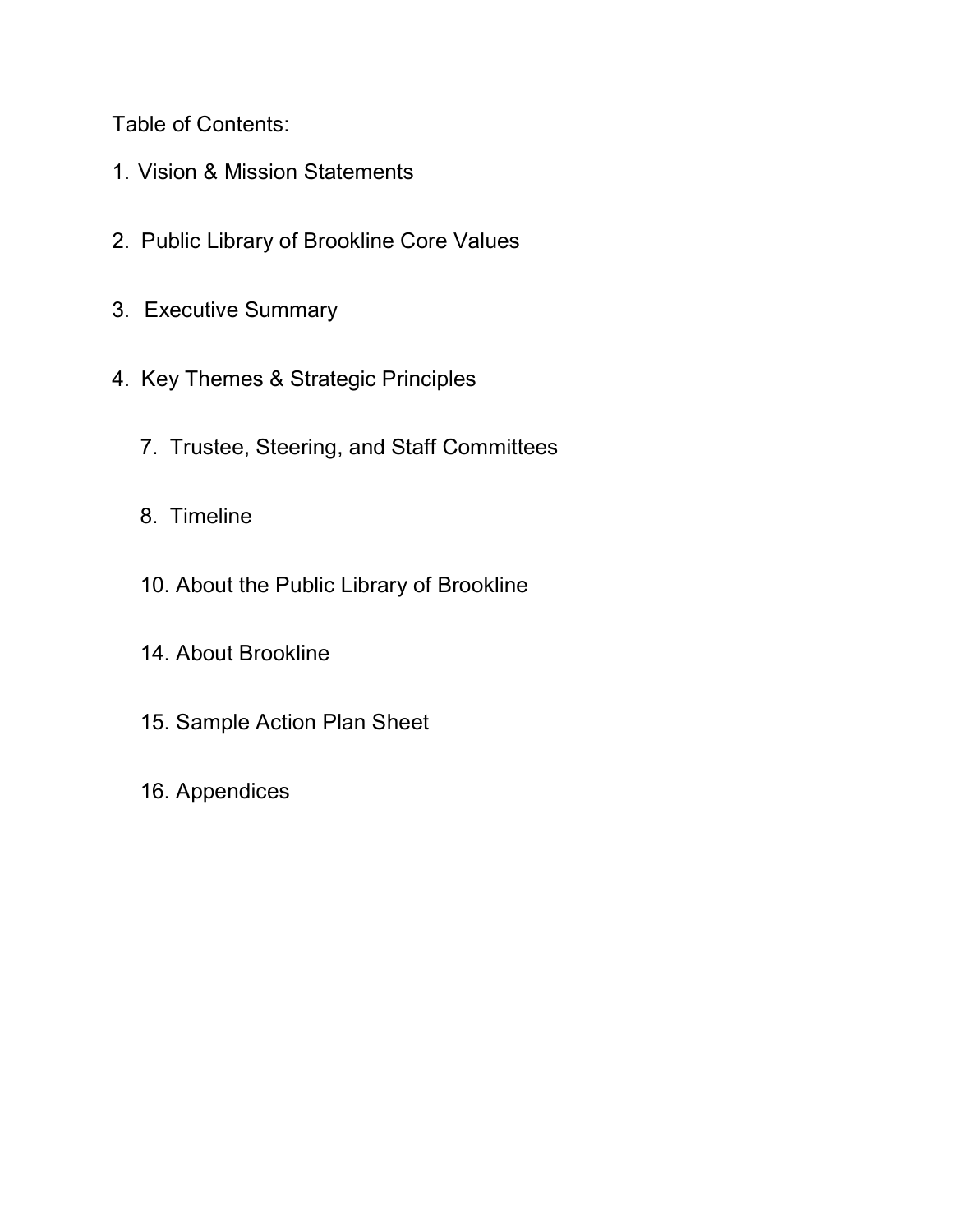# **Vision Statement**

Inspiring Ideas, Enriching Lives, Creating **Community** 

# **Mission Statement**

The Public Library of Brookline promotes discovery, connection, and opportunity for all residents. Through our diverse resources and innovative programs, we aim to enrich the lives of our citizens through free access to information in many different media and formats. We are a cultural destination and a site for learning and recreation, as well as a place where people come together to exchange ideas. We strive to be both a cornerstone of our community and a gateway to explorations of a wider world.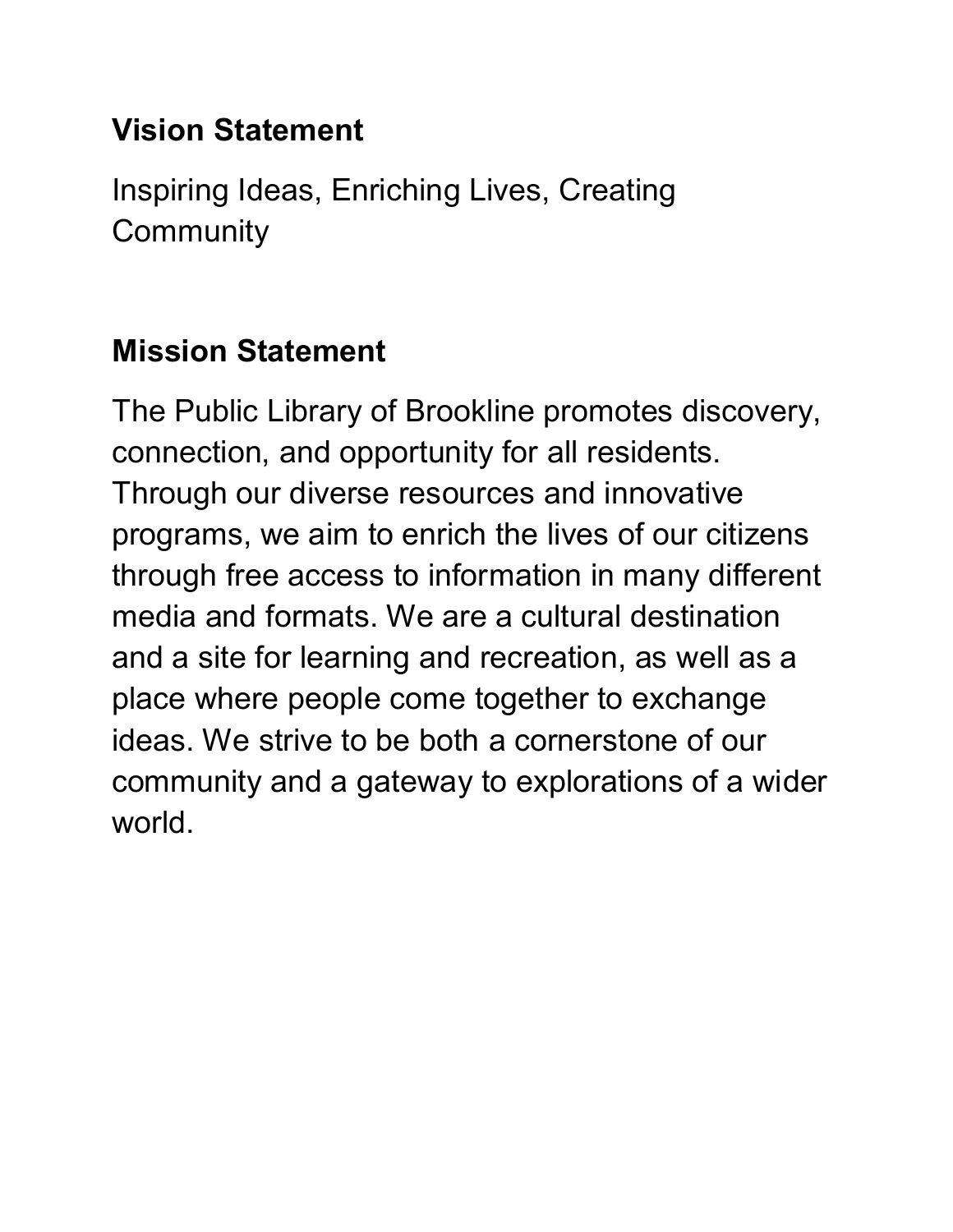# **Core Values**

# **The Public Library of Brookline is committed to:**

o Provide free access to information to all members of our community

 $\circ$  Serve the needs and interests of our residents through our collections, technologies, programming, and services

o Cultivate learning, literacy, and intellectual and cultural enrichment

o Provide a forum for lively and open exchange of ideas

o Collaborate with other Town institutions and organizations, as well as other libraries, to responsibly and efficiently serve our patrons, enrich our collections, and maintain our facilities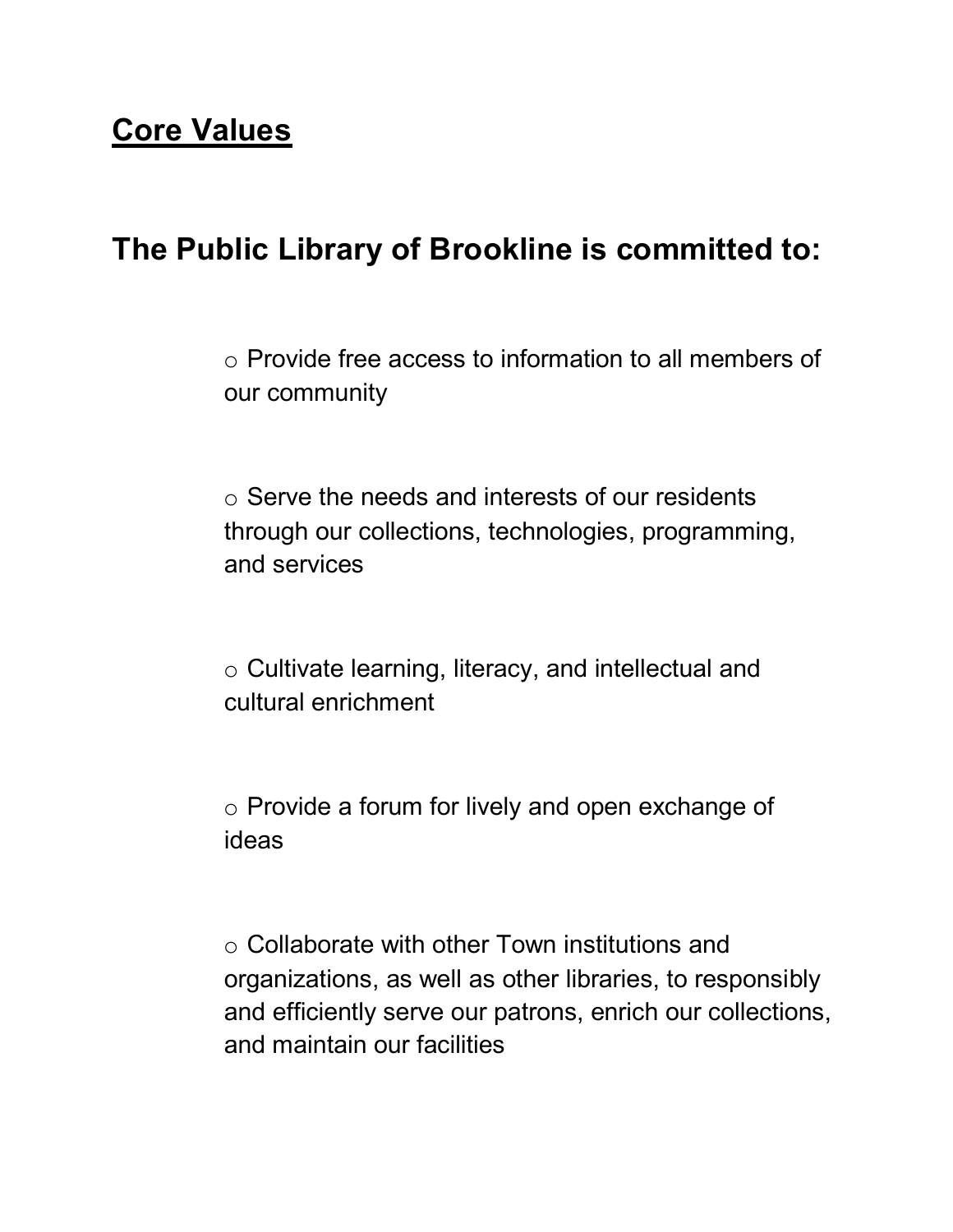#### **Executive Summary**

The Library continues to thrive on the heels of a more than two year long pandemic. The combination of the pandemic and the burgeoning social justice revolution led the staff and Trustees to examine our policies and procedures in an effort to make sure we are engaging in best practices with regards to equity, diversity and inclusion. As we all try to embrace, understand, and accept the new world we live in, with COVID reaching endemic status, and the world waking up to the need to work harder to serve all citizens with parity, we have examined our previous strategic plan in an effort to move more swiftly and efficiently towards our new reality. Brookline, as a community, has always led its civic cohort through exemplary practices concerning the environment, financial management and practices, education, and library services. In creating the next Strategic Plan, we knew we had to take some giant steps forward in all those areas, and to add a more intense focus on racial equity, diversity, and inclusion.

We are proud to present the Public Library of Brookline Strategic Plan: FY2023-FY2027.

#### **Sara Slymon**

**Library Director**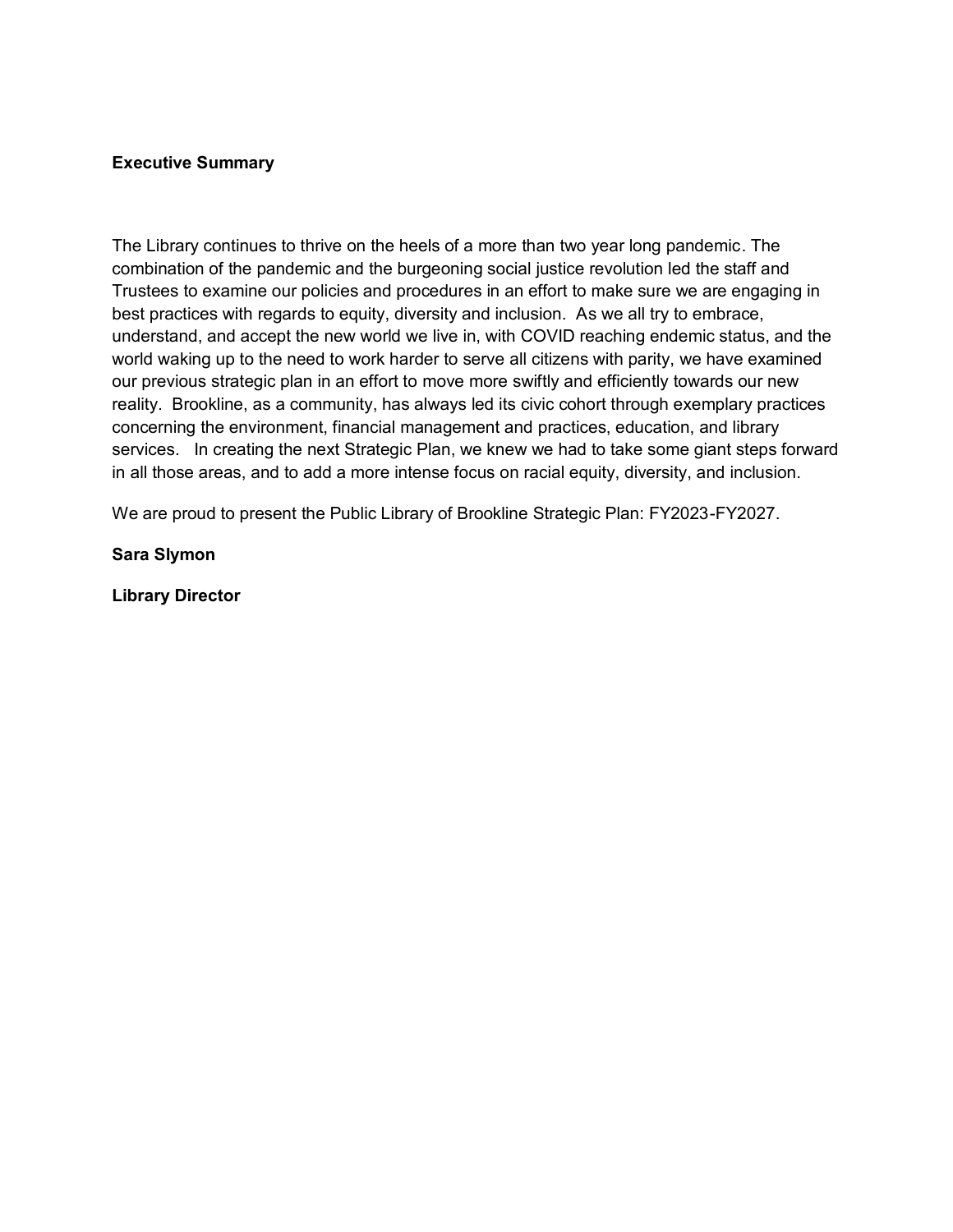# **Key Themes & Strategic Principles**

# **User Experience**

**The Library strives to meet you where you are. Through welcoming and comfortable public spaces and an engaging digital environment, we provide access to a broad spectrum of resources. We provide friendly service and personal support for our patrons as they search for information, literature, and entertainment.**

**Priority:** Create a culture of exemplary customer service, where all patrons are given the same quality of helpful attention in person, by phone, or online.

**Priority:** Take Library services and collections out into the community through attendance at community events and programs, visits to local organizations, and home delivery.

**Priority:** Provide the latest in virtual services, online resources, and digitized local history collections, maximizing the universal availability of as many Library collections and services as possible.

· **Priority:** Evaluate and improve the current facilities to meet the needs and wants of the community through opportunities for hands-on enjoyment, comfortable gathering spaces, small group and study rooms, labs for digital instruction, all in a clean, bright environment with clear wayfinding tools. Creatively re-purpose spaces to meet these needs.

# **Collections**

**We are committed to traditional formats and future innovations. We hold intellectual freedom, access to diverse perspectives, and materials which support the interests and needs of the community among our highest values.**

**Priority:** Provide access to traditional and innovative formats to meet users needs both in and out of the library through book groups, author talks, film festivals, readers advisory, and book displays.

**Priority:** Coordinate ease of access to and preservation of the art, artifacts, manuscripts, and other unique historical content in our collections, sometimes known as "hidden collections". Highlight resources that illuminate the uniqueness of Brookline's history.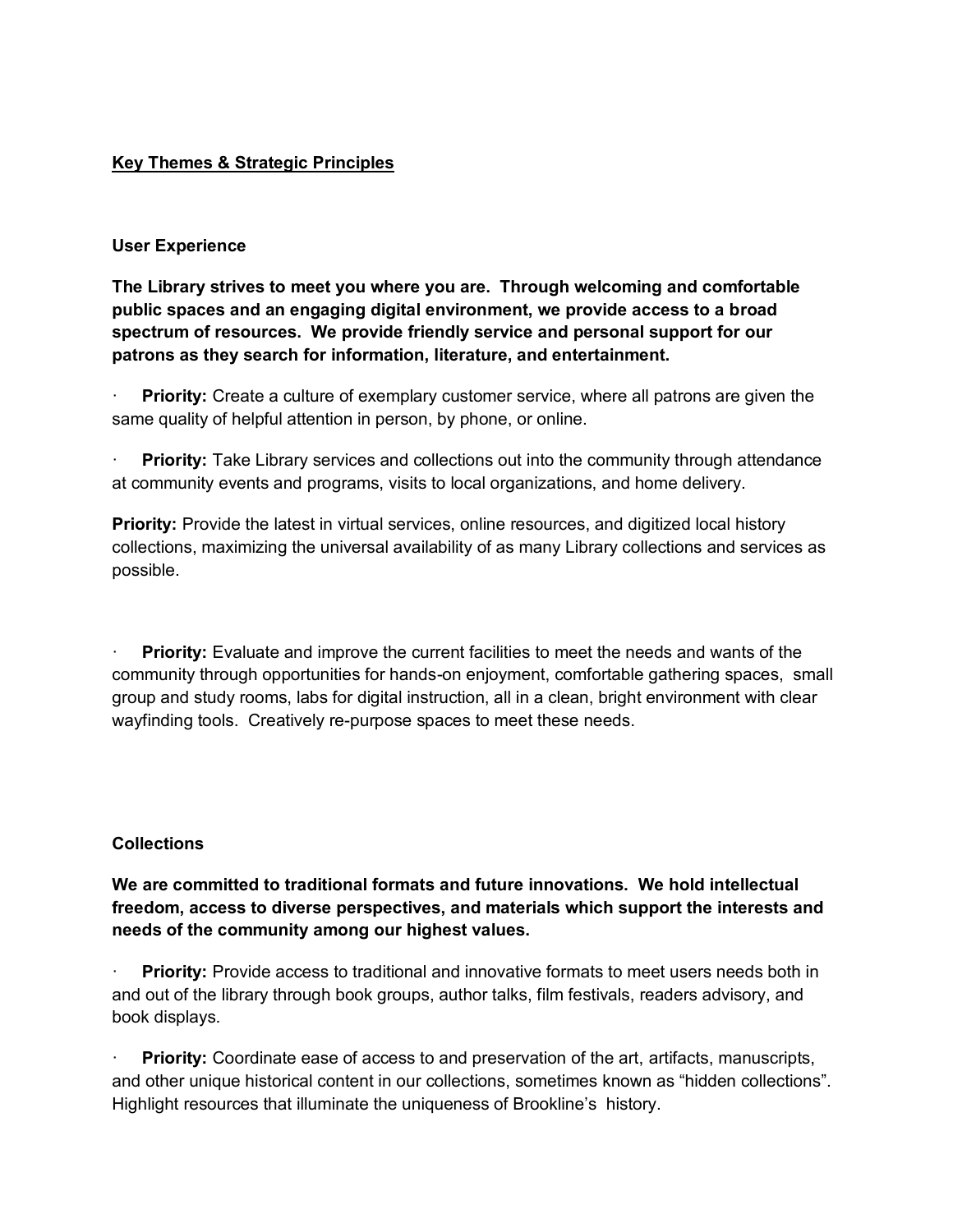**Priority:** Constantly assess current digital content models and engage in horizon scanning for the next best content provider. Adapt to ever changing methods of access and content delivery to make materials available to patrons.

· **Priority:** Facilitate access to robust world language, career, English Language Learning (ELL), citizenship, and literacy collections

# **Community Connections**

# **We invite the community to educate us about their needs and interests, and in response, we strive to provide services and opportunities to learn, enjoy, and collaborate.**

Priority: Utilize strong, modern, and effective marketing and promotional tools to advertise the wealth of library services to current users and non-users. Fully express what the library has and what the library does in a way that can be heard and understood.

**Priority:** Connect patrons to resources through innovative approaches online and in person.

**Priority:** Aggregate community information from town and local agencies, and partner creatively with those agencies to provide the greatest depth of service to our patrons.

**Priority:** Promote civic involvement and discussion

# **Learning and Culture**

# **We nurture the love of learning, literacy, and intellectual curiosity. We cultivate opportunities for individuals to fulfill their personal needs and goals.**

- **Priority:** Provide and promote multicultural and multigenerational programming
- **Priority:** Encourage the dissemination and enjoyment of arts and culture
- **Priority:** Develop educational programming and resources to help patrons learn.
- Priority: Emphasize and highlight specialty staff skills through diverse services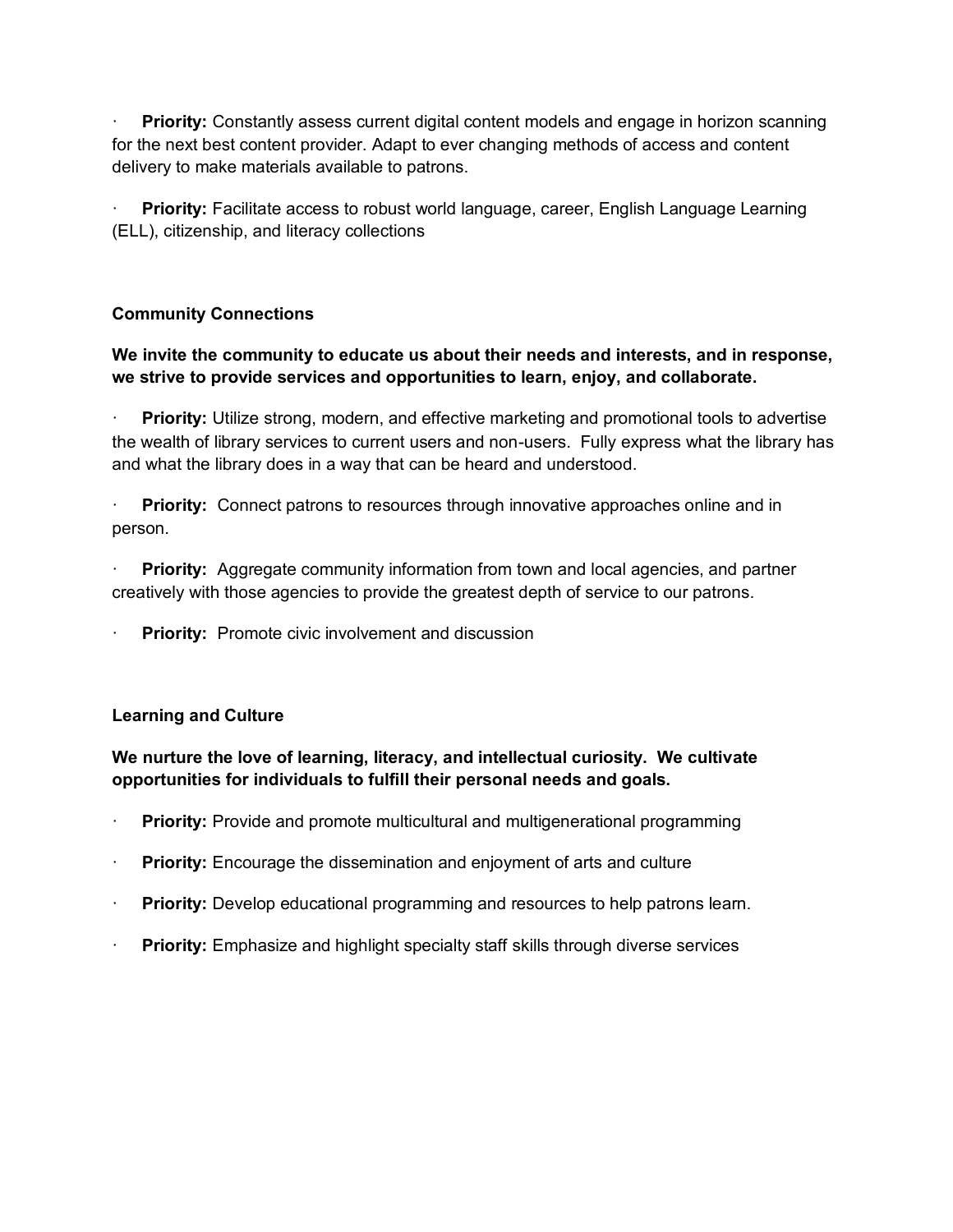# **Innovation & Technology**

**We are responsive to the ongoing changes in information services. We are committed to assisting people in using and exploring new technologies. We strive to keep pace with advancements in technology-based user services.**

· **Priority:** Continually strive to provide access to the most useful and innovative, technology, equipment, and tools

· **Priority:** Improve and stabilize WiFi and Broadband Internet access throughout the Town

**Priority:** Develop technology training, basic and advanced computer skills, mobile device training, online ELL & citizenship skills, job skills/career development, and micro-credentialing

# **Diversity, Equity, Inclusion, and Justice**

**Priority:** Ensure that Library buildings, services, programs, and collections meet the highest levels of accessibility.

**Priority:** Develop outreach to serve the underserved, including, but not limited to, patrons living with mobility, language, or socio-economic difficulties.

· **Priority: Ensure Library staff and affiliated boards have access to information related to, and regularly complete training on, Diversity, Equity, and Inclusion (DEI) priorities and initiatives**

**Priority: Build, support, and retain a diverse Library staff and affiliated boards**

**Priority: Ensure collections/services represent the diverse identities/perspectives of our community and the world at large.**

Priority: Review and amend library policy and protocols to align with best practices of inclusion and equity for all library patrons. Actively seek to change practices that are exclusionary.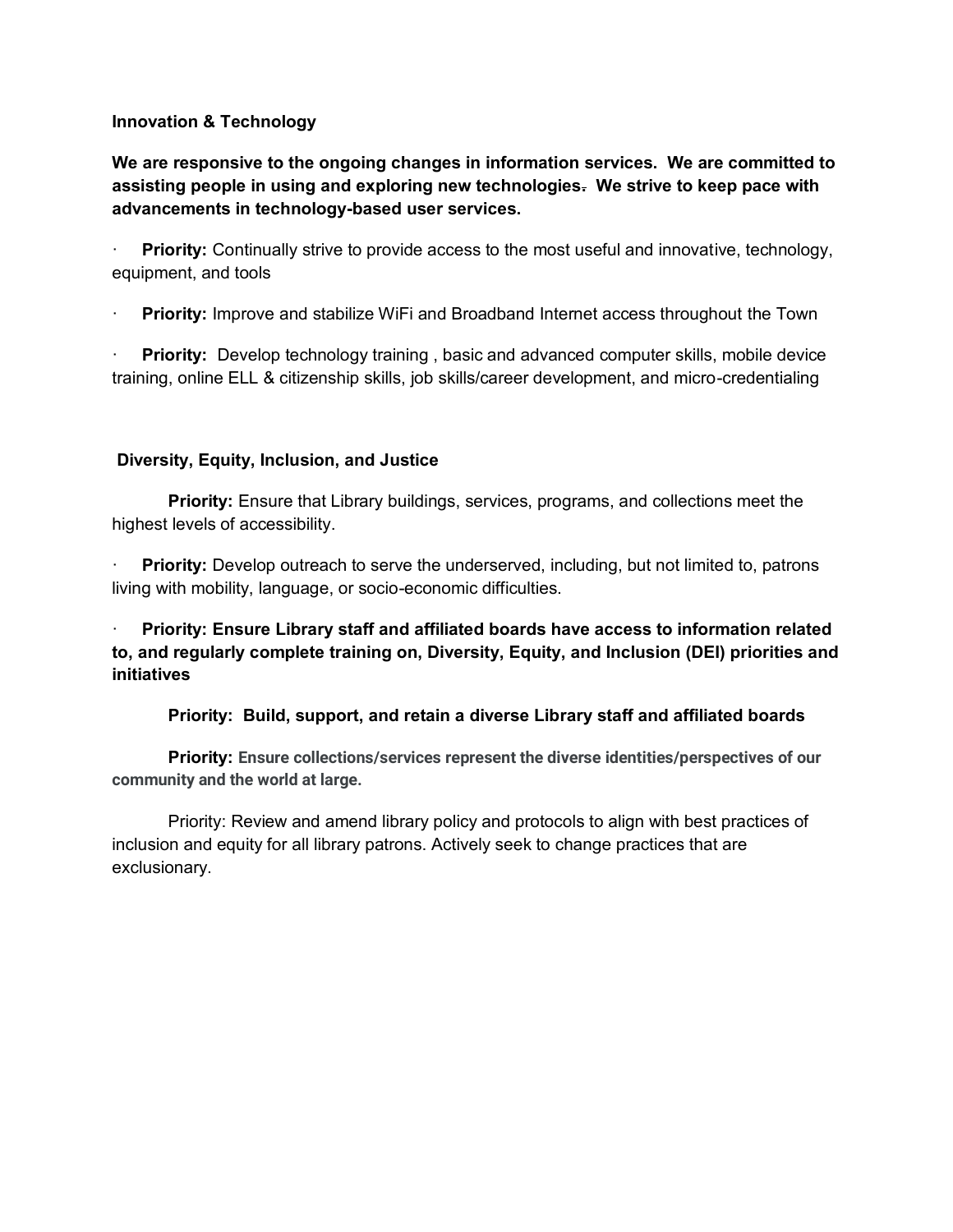# **Trustee Committee**

Matthew Shakespeare, Chair Karen Livingston

Kristin Hung

Sassan Zelkha

# **Steering Committee**

Sara Slymon, Library Director Roy MacKenzie, Reference Supervisor

## **Staff Committee**

Ricky Sirois, Coolidge Corner Supervisor Lily Weitzman, Reference Librarian II Sebastien Sulser, Library Assistant III Percival Salazar, Library Assistant II Adrian Ortega, Library Assistant I Macy Davis, Library Assistant I Rhonda Mah, Chinese Language Librarian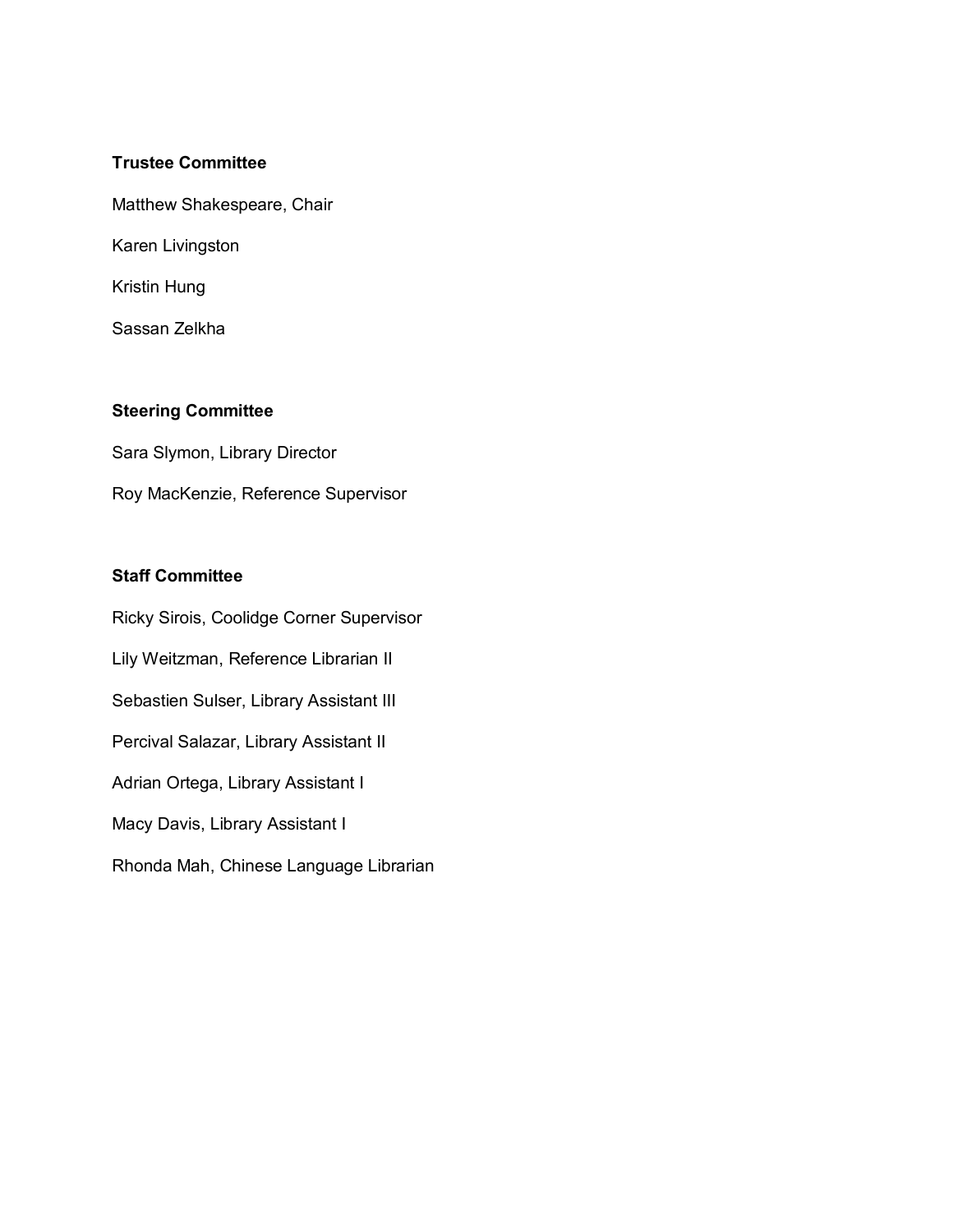# **About the Public Library of Brookline:**

#### **Brookline Public Library Brookline, Massachusetts**

#### **Organization of the library as an entity, notable advocates**

The Library was the first to be organized in Massachusetts under May 1851 state legislation allowing communities to tax themselves for such purposes. In a vote at the March 30, 1857 Town Meeting, the citizens of Brookline established a free library. Among the prominent patrons and advocates of this institution at the time were William I. Bowditch, an abolitionist and Underground Railroad conductor; Frederick Hedge, a Unitarian minister; Edward Atkinson, businessman, abolitionist and inventor of the Aladdin oven; James S. Whitney, president of Metro Steamship Company; and Amos A. Lawrence, abolitionist and industrialist. In honor of benefactor John L. Gardner, the Art and Music Room was named Gardner Hall.

#### **Building Improvements Over the Years/ Branches**

The Library currently has three locations: Brookline Village, Coolidge Corner, and Putterham. All three locations have had renovations and improvements made over the years. The main branch of the Library was dedicated on November 17, 1910 and is the second on the site replacing an 1869 mansard roofed building. Significant remodeling happened in 1970 and again in 2003. The latter renovation was partially funded by a Massachusetts Board of Library Commissioners grant. Notable improvements during that work include refurbishing the oak-paneled reading room and marble columned entryway and restoring the balustraded terrace. The wings, which had been closed stacks, opened up 18,000 square feet of public space and corrected oversights in mobility access. The third floor added staff offices, break areas, and retained Hunneman Hall for community use. The Brookline Preservation Commission presented the Library with a Preservation Award and usage increased over 20% helping to make the Public Library of Brookline the third most heavily used public library in Massachusetts.

Putterham, located in Chestnut Hill, was established in a storefront in 1948 until its current building was constructed in 1961. It's our first branch to have solar panels, which were installed in 2011. The whole library was refurbished in 2009-2010. In 2018, the Putterham Branch renovated its grounds and garden in accordance with the Preservation Department requirements for an historic site. Brookline artist Jeremey Kindall designed and installed a concrete statue at this time, which was dedicated to Barbara Warner, Putterham Branch Librarian from 2002 to 2013.

Coolidge Corner, established in 1903, had several locations until 1927. The current location at 31 Pleasant Street was purchased by the Town for the Library. The interior remained as in its original format until the Library planned the current facility in 1956 and had modern renovations in 2018. Notable foreign language collections, particularly Russian and Chinese titles, books, magazines, and AV media. Coolidge Corner features a triptych painting by street artist, Caleb Neelon, donated by Library Director, Sara Slymon in 2016.

#### **Programming and Departments**

Since its inception, the Brookline Public Library has been a center of the social and cultural life of Brookline. In addition to the services provided in the Library, it also established school and social welfare libraries, outreach programs in the public school, deposit branches, book delivery to servicemen during the wars, and services to the homebound.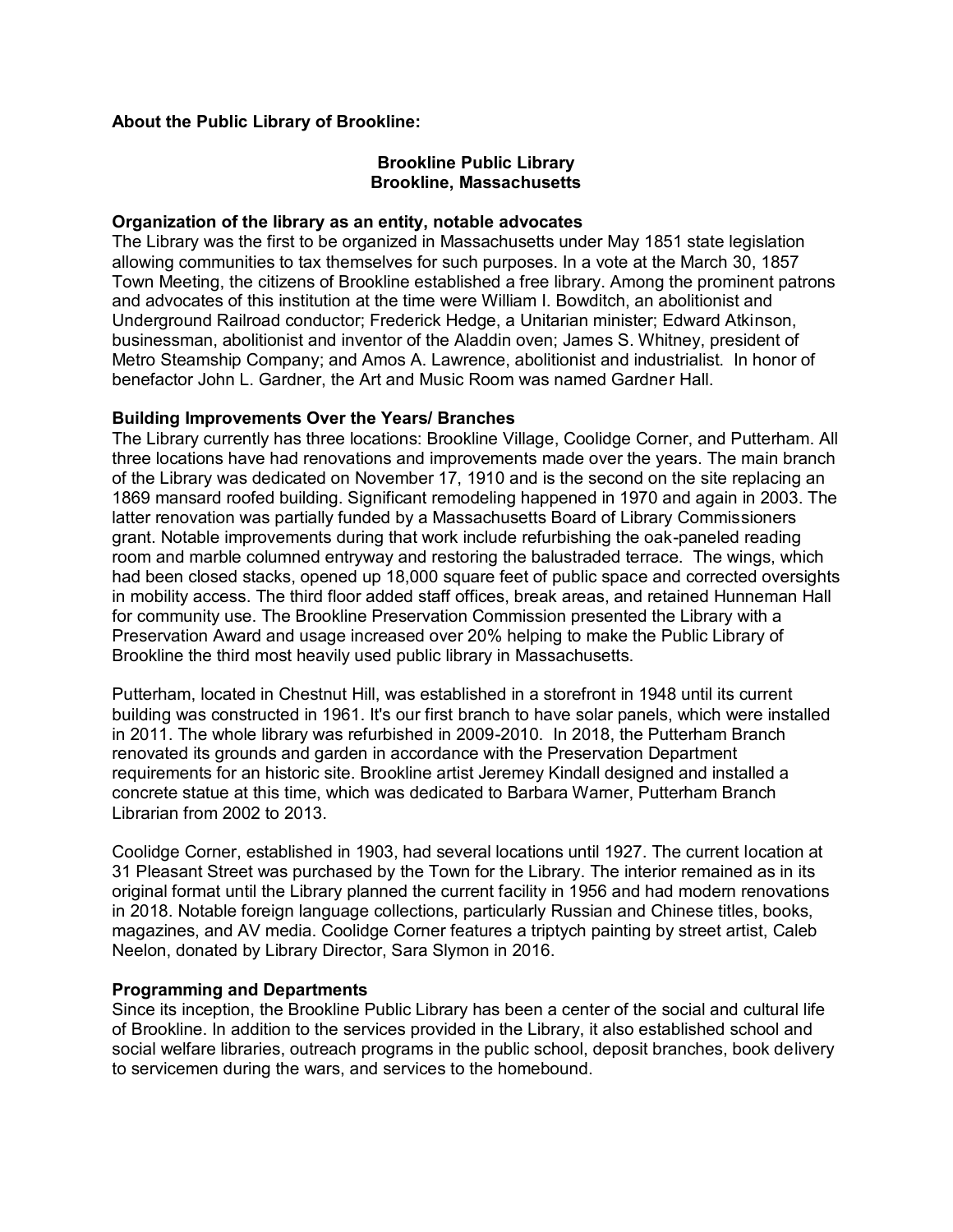Brookline Village's dedication to youth service space started in 1890 when a separate reading room exclusively for children was established and expanded to include a reference room with a dedicated librarian in 1899. With the 2003 renovation, the space doubled in size, a child-sized door was added at the entrance to the new children's room, and a large multi-purpose room (The Rabbit Hole) created for story hours and other activities. In 2018, the adult collection was consolidated on the first floor so that the whole ground floor could be used for Youth Services. The decision hinged on giving younger patrons the space for browsing, reading, and activities while ensuring quieter adult-centric spaces as well.

The Library Trustees started a Programming Committee in 2012 to support library activities that will engage Brookline's many different populations, ages and interest groups and foster a sense of community. Some successful programs have been Brookline Reads, the annual community reads program featuring authors William Landay, Celeste Ng, and Colson Whitehead. Trustee special events have included "An Evening With …" featuring Dan Brown, Dennis Lehane; Jeremy Sewall, Jessica Shattuck. Recurring events developed and maintained primarily by library staff have been the miniature golf Tee Off and Harry Potter celebrations- both take over the whole library for the event; marching in the Boston Pride Parade; Ongoing programs such as English Language Learning, technology tutoring, and a maker's space (ideaSPACE). In 2017 Liz Nofziger was the inaugural Artist in Residence, sponsored by Friends of the Library. At the end of her five month residency her project produced 16 temporary and one semi-permanent public arts work throughout the main branch. Due to the COVID-19 pandemic, many programs that had been in person moved to virtual in 2020 and the budding ideaSPACE programming has expanded to include take home craft kits; virtual storytime and exercise classes (Tai Chi, yoga, QiGong), and book groups.

# **Associated Groups**

The Library has been the home to many Brookline organizations: the Brookline Library Music Association; the Brookline Bird Club; the Brookline Art Association; the Brookline Education Society and the Brookline Civic Association. The Brookline Historical Collection, with photographs and archival material, was established in 1894. Friends of the Brookline Public Library, established in 1981, run book sales and sponsor programs for the community and staff enrichment. Incorporated in 1999, the Brookline Library Foundation carries on fundraising to support Brookline libraries.

# **Notable Community Members**

Over its lifetime, the Brookline Public Library has encouraged, molded, inspired, and nurtured many important icons of local, regional, and national culture. These people have not only played a role in the community, but have also contributed to our nation's history. They include landscape architects Charles Sprague Sargent and Frederick Law Olmsted, Senior and Junior; art world patron Isabella Stewart Gardner; sculptor, painter, printmaker John Woodrow Wilson; sculptor Theo Ruggles Kitson; civil rights activist and suffragist, Florida Ruffin Ridley; abolitionists William I. Bowditch and Edward Atkinson; film-makers William A. Wellman and the Maysles brothers; musicians Arthur Fielder and Roland Hayes; social activists Minna Hall and Harriet Lawrence Hemenway (founders of the Massachusetts Audubon Society); politicians John F., Robert F., and Edward M. Kennedy; scientist Percival Lowell; Nobel winners George Minot, William Murphy, and Norman F. Ramsay; personalities Mike Wallace, the Rev. Liz Walker, and Conan O'Brian; writers Olive Prouty, Amy Lowell, Jane Holtz Kay, Ellen Goodman, Edith Pearlman, and Arthur Golden; actress Jane Alexander, vaudevillian B.F. Keith; and sports executives Theo Epstein and Bob Kraft.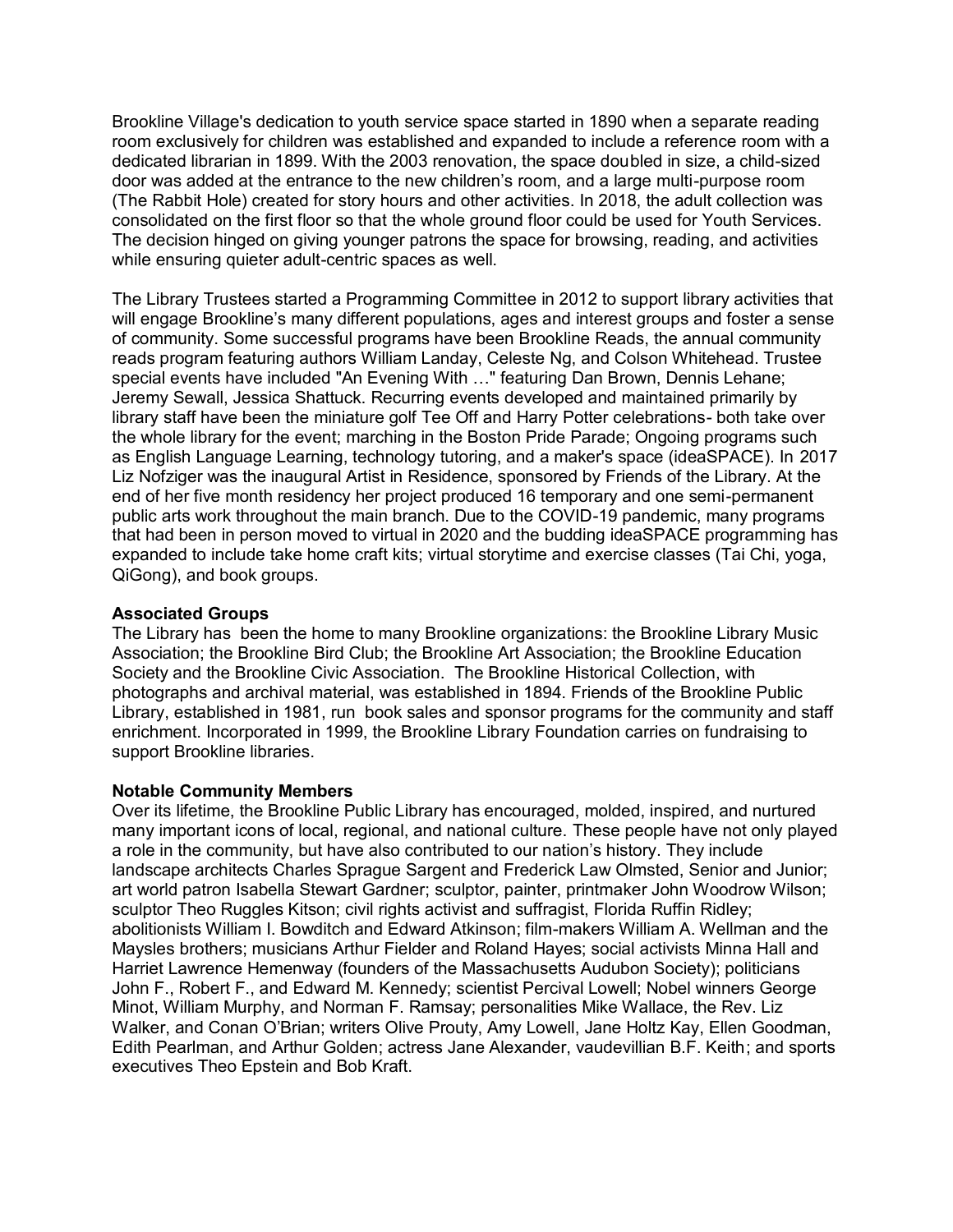### **Partnerships**

The Brookline Public Library joined the Minuteman Library Network in 1997, providing access to the collections of 41 area libraries. It houses historical Brookline collections including photographs, manuscripts, books, and artifacts, and offers programs for residents of all ages. In 2007, the library was one of the founding members of the Digital Commonwealth, a consortium of cultural heritage institutions dedicated to sharing archival material on a free, digital platform. The Special Collections continues to prioritize digitizing otherwise inaccessible records of the community's history. High school yearbooks, street listings, a selection of photographs and manuscripts were first to be added. A recent project has been scanning Brookline-specific newspapers in a fully searchable database, accessible through the Library's website or directly from a search engine. As a vital community center, the Library has continued to provide excellent service while maintaining the delicate balance of preserving its rich history and embracing new technologies of the future.

Prepared by Brookline Library History Committee January 2006, updated 2021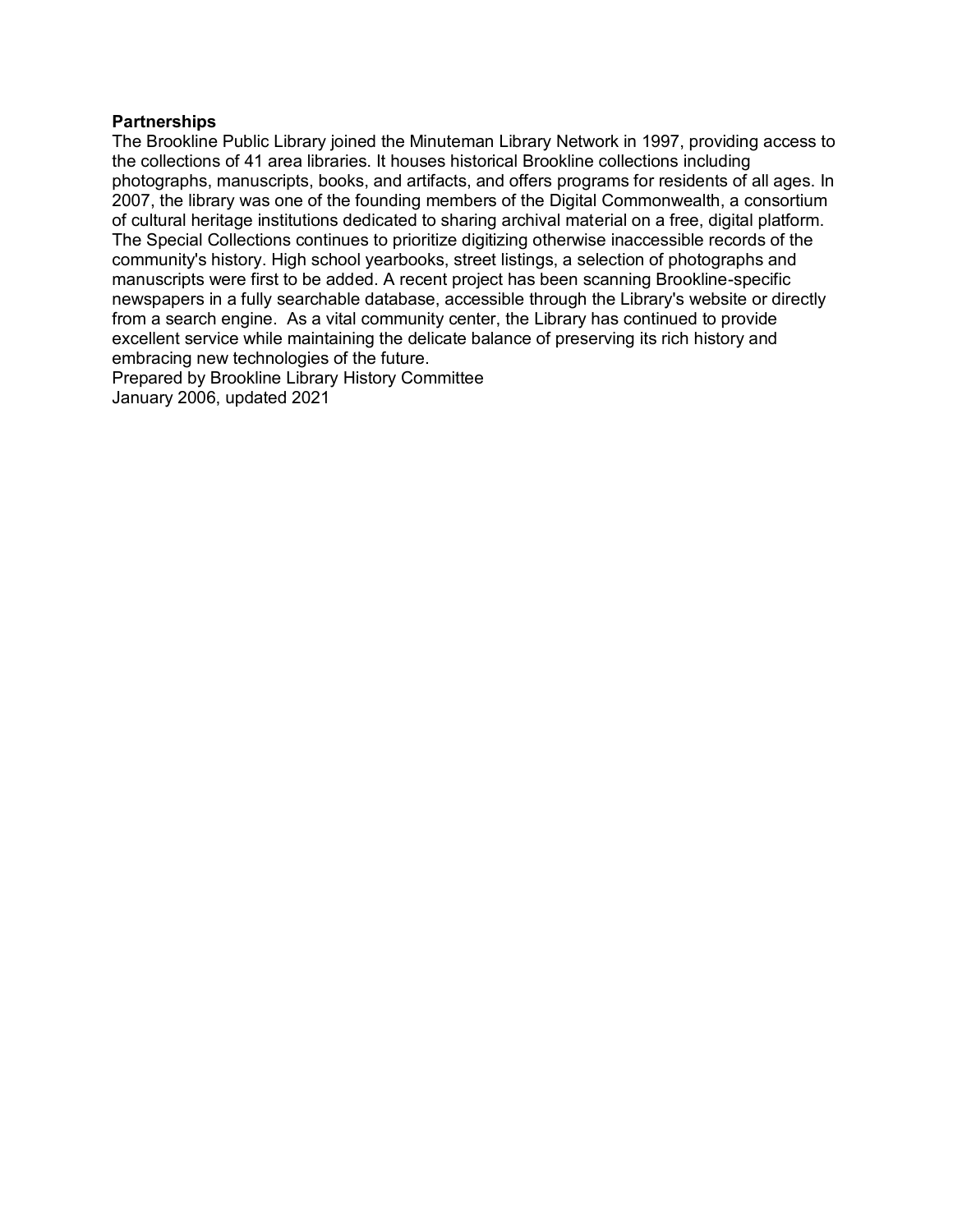**About Brookline:**

**The Town of Brookline, Massachusetts is a suburban community completely surrounded by the City of Boston. Founded in the 17th century, Brookline has a rich history with cultural, military, and intellectual depth, and was originally known as Muddy River, a fact still reflected in the Town Seal. Through the centuries, Brookline continued to grow and thrive.**

*As of the [census](https://en.wikipedia.org/wiki/Census) of 2020, there were* 63,191 *people, 24,436 households, and 12,233 families residing in the town. The [population density](https://en.wikipedia.org/wiki/Population_density) was 8,754.4 people per square mile (3,247.3/km²). There were 25,963 housing units at an average density of 3,889.6 per square mile (1,501.9/km²). The racial makeup of the town was 72.0% [White,](https://en.wikipedia.org/wiki/White_(U.S._Census))68% white not hispanic or latino, 3.2% [Black](https://en.wikipedia.org/wiki/African_American_(U.S._Census)) or [African American,](https://en.wikipedia.org/wiki/Race_(United_States_Census))0.2% [Native American,](https://en.wikipedia.org/wiki/Native_American_(U.S._Census)) 17.3% [Asian](https://en.wikipedia.org/wiki/Asian_(U.S._Census)) (6.7% [Chinese,](https://en.wikipedia.org/wiki/Chinese_American) 2.6% [Indian,](https://en.wikipedia.org/wiki/Indian_American) 2.3% [Korean,](https://en.wikipedia.org/wiki/Korean_American) 1.8% [Japanese\)](https://en.wikipedia.org/wiki/Japanese_American), 0.0% [Pacific Islander,](https://en.wikipedia.org/wiki/Pacific_Islander_(U.S._Census)) 1.01% from [other races,](https://en.wikipedia.org/wiki/Race_(United_States_Census)) and 5.1% from two or more races. [Hispanic](https://en.wikipedia.org/wiki/Race_and_ethnicity_in_the_United_States_Census) or [Latino](https://en.wikipedia.org/wiki/Latino_(U.S._Census)) of any race were 6.8% of the population (0.9% [Mexican,](https://en.wikipedia.org/wiki/Mexican_American) 0.8% [Puerto Rican\)](https://en.wikipedia.org/wiki/Puerto_Ricans_in_the_United_States). (Source: 2010 Census Quickfacts)*

*There were 24,436 households out of which 21.9% had children under the age of 18, living with them, 56% were [married couples](https://en.wikipedia.org/wiki/Marriage) living together, 8% had a female householder with no husband present, and 33% were non-families. 36.7% of all households were made up of individuals and 10.1% had someone living alone who was 65 years of age or older. The average household size was 2.4and the average family size was 2.86.*

*In the town the population was spread out with 19% under the age of 18, 11.7%, from 18 to 24, 37.3% from 25 to 44, 21.9% from 45 to 64, and 16% who were 65 years of age or older. The median age was 33.7 years. For every 100 females there were 82.6 males. For every 100 females age 18 and over, there were 79.1 males.*

*The median income for a household in the town was \$117,326, and the median income for a family was \$92,993. Males had a median income of \$56,861 versus \$43,436 for females. The per capita income for the town was \$71,536. About 4.5% of families and 12.3% of the population were below the [poverty line,](https://en.wikipedia.org/wiki/Poverty_line) including 5.3% of those under the age of 18 and 7.5% of those ages 65 and older.*